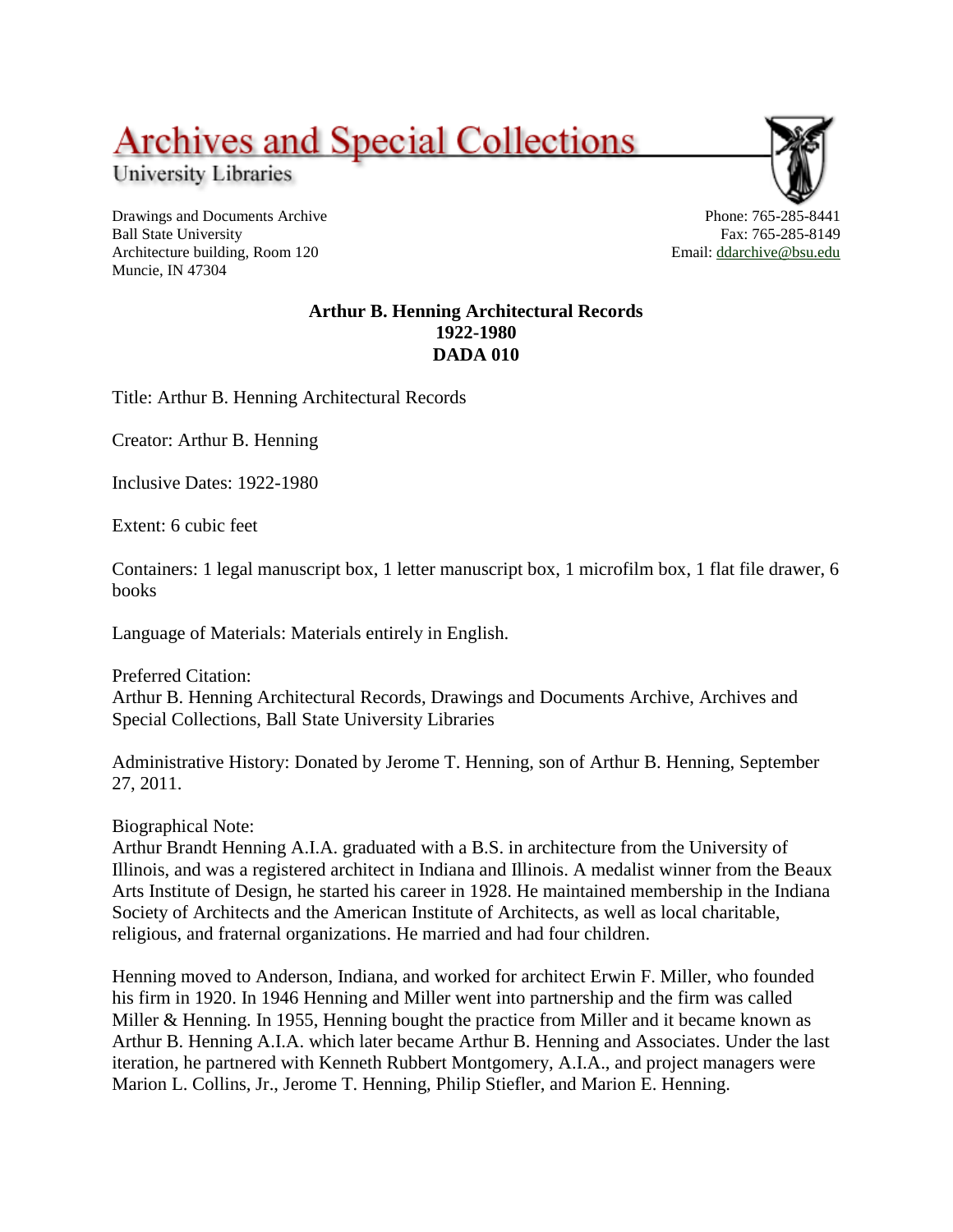Scope and Contents:

This collection consists of photographs, sketches, reference material, and ephemera from the office of architect Arthur B. Henning, Anderson, Indiana. It covers the period 1922-1980. The architectural drawings in the collection are from Henning's predecessor firm and drawn by the architect Erwin F. Miller. Drawing sets are for projects in Madison County and include schools, residences, brewery facilities, and a business. The drawings are arranged chronologically.

The bulk of the collection consists of Henning's projects, which are primarily schools, churches, government buildings, libraries, hospital and businesses in Anderson, Indiana, and surrounding Madison County. Some of his largest projects were City Hall, Community Hospital, Fire Department Headquarters, and Anderson High School, all in Anderson, Indiana. Other projects include multiple buildings on the Anderson College campus, Central Christian Church, First Methodist Church, and numerous schools in the area. Items in the collection include photographs, building dedication booklets, newspaper clippings, articles, reference books, and microfilm of building proposals. Henning's architectural drawings were passed on to the firm that bought Henning's office when Henning retired. Items are arranged alphabetically by project.

Conditions Governing Access: This collection is open for research.

Copyright Notice: Legal title, copyright, and literary rights reside with Drawings and Documents Archive, Archives and Special Collections, Ball State University Libraries, Muncie, IN. All requests to publish or quote from manuscripts must be submitted to Drawings and Documents Archive.

Custodial History: The Arthur B. Henning Architectural Records were received by Drawings and Documents Archive as a donation from Jerome T. Henning on September 27, 2011.

Accruals: No additions are expected.

Processing Information: Collection processing completed Finding aid created 2011/10/28 by Carol A. Street

Arrangement:

The Arthur B. Henning Architectural Records are arranged alphabetically by building type; drawings are arranged chronologically.

Collection Inventory:

| Catalog no.          | $10 - 01$ | Storage $code(s)$                                           |  |
|----------------------|-----------|-------------------------------------------------------------|--|
| <i>Project title</i> |           | <b>Orestes Consolidated School building, Commission 209</b> |  |
| <i>Location</i>      |           | Orestes, Madison Co., IN                                    |  |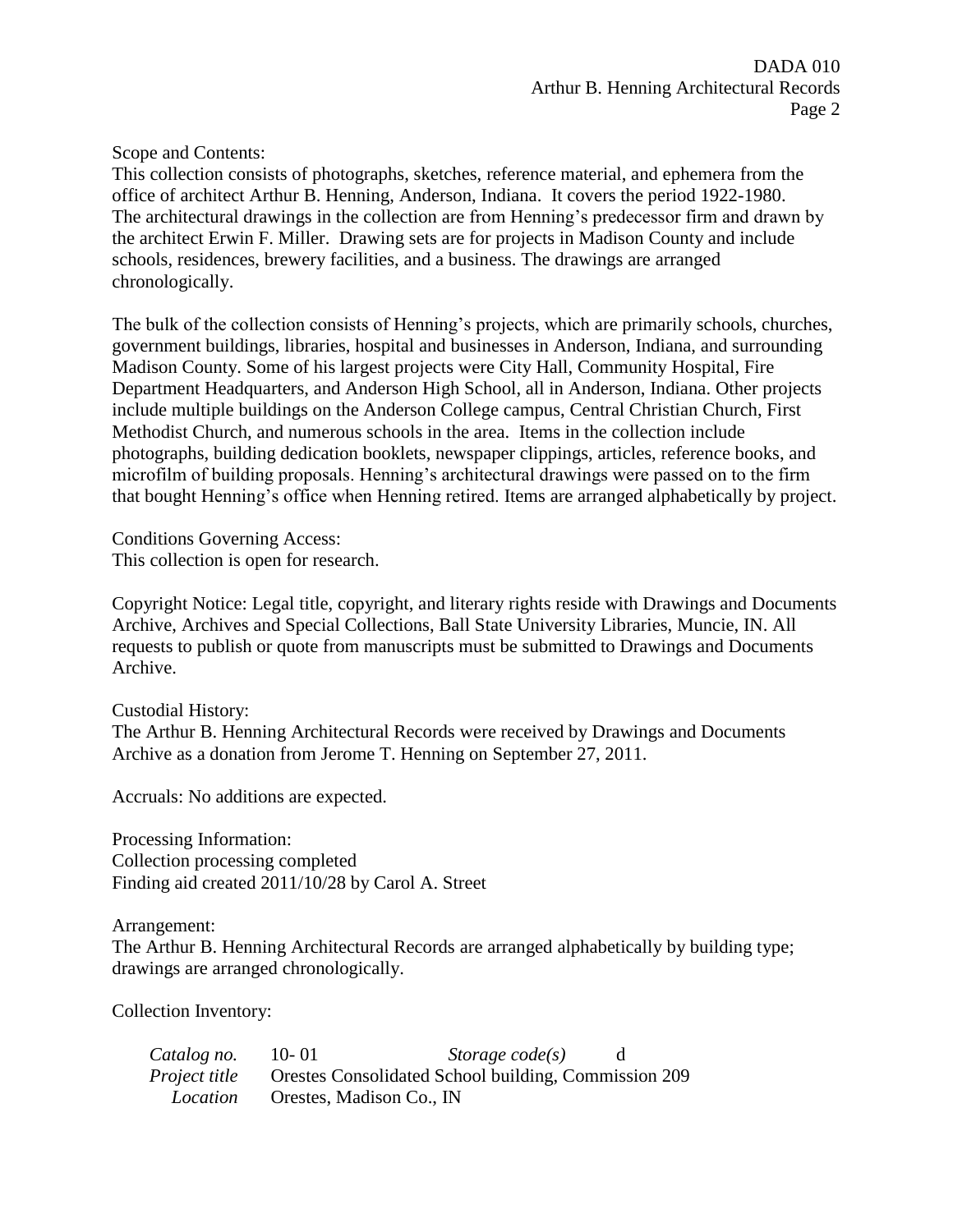DADA 010 Arthur B. Henning Architectural Records Page 3

| Authorship, year | Erwin F. Miller; 1922                                                                    |                                                                               |
|------------------|------------------------------------------------------------------------------------------|-------------------------------------------------------------------------------|
| Records          | $\gg$ architectural drawings: 12 sheets, ink on linen, 18 x 30 in.                       |                                                                               |
|                  |                                                                                          |                                                                               |
| Catalog no.      | $10 - 02$                                                                                | Storage $code(s)$<br>d                                                        |
| Project title    | Norton Brewing Company                                                                   |                                                                               |
| Location         | Central Ave. and 7th Streets, Anderson, Madison Co., IN                                  |                                                                               |
| Authorship, year | Erwin F. Miller; 1934-39                                                                 |                                                                               |
| Records          | >> architectural drawings: sheets; pencil, ink on tracing paper;                         |                                                                               |
|                  |                                                                                          |                                                                               |
| Catalog no.      | $10 - 03$                                                                                | Storage $code(s)$<br>d                                                        |
| Project title    | An Eight Class Room Grade School Building Franklin                                       |                                                                               |
|                  | School, P.W.A. Docket #1202, commission 494                                              |                                                                               |
|                  |                                                                                          |                                                                               |
| Location         | Scatterfield Pike and 38th St. Road, Anderson, Madison Co., IN                           |                                                                               |
| Authorship, year | Erwin F. Miller; 1935                                                                    |                                                                               |
| Records          |                                                                                          | $\gg$ architectural drawings: 13 sheets; pencil on tracing paper; 20 x 36 in. |
| Catalog no.      | $10 - 04$                                                                                | Storage $code(s)$<br>d                                                        |
| Project title    | Mr. and Mrs. Robert Beck residence                                                       |                                                                               |
| Location         |                                                                                          | Madison Ave. and Van Buskirk Road, Anderson, Madison Co., IN                  |
| Authorship, year | Erwin F. Miller; 1936                                                                    |                                                                               |
| Records          |                                                                                          | $\gg$ architectural drawings: 11 sheets; pencil on tracing paper; 18 x 37 in. |
|                  |                                                                                          |                                                                               |
| Catalog no.      | $10 - 05$                                                                                | Storage $code(s)$<br>d                                                        |
| Project title    | An Eight Class Room Grade School Building, P.W.A. Docket                                 |                                                                               |
|                  | 1431-DS, commission 540                                                                  |                                                                               |
| Location         | Alexandria, Madison Co., IN                                                              |                                                                               |
| Authorship, year | Erwin F. Miller; 1937                                                                    |                                                                               |
| Records          |                                                                                          |                                                                               |
|                  |                                                                                          | $\gg$ architectural drawings: 19 sheets; pencil on tracing paper; 20 x 36 in. |
| Catalog no.      | $10 - 06$<br>Storage $code(s)$                                                           | d                                                                             |
| Project title    | Four family dwelling owned by Erwin F. Miller                                            |                                                                               |
| Location         | NE corner 7th and Locust Streets, Anderson, Madison Co., IN                              |                                                                               |
| Authorship, year | Erwin F. Miller; 1940                                                                    |                                                                               |
| Records          | >> architectural drawings: sheets; blueprints, pencil, col.                              |                                                                               |
|                  | Pencil on tracing paper;                                                                 |                                                                               |
|                  |                                                                                          |                                                                               |
| Catalog no.      | $10 - 07$                                                                                | Storage code(s)<br>d                                                          |
| Project title    | Business building for Mr. K.T. Brock, contains hardware<br>store, market, and drug store |                                                                               |
| Location         | 38th and Main Streets, Anderson, Madison Co., IN                                         |                                                                               |
| Authorship, year | Erwin F. Miller; 1946                                                                    |                                                                               |
| Records          |                                                                                          | $\gg$ architectural drawings: 7 sheets; pencil on tracing paper; 24 x 36 in.  |
|                  |                                                                                          |                                                                               |
| Catalog no.      | $10 - 08$                                                                                | Storage $code(s)$<br>MSS bx                                                   |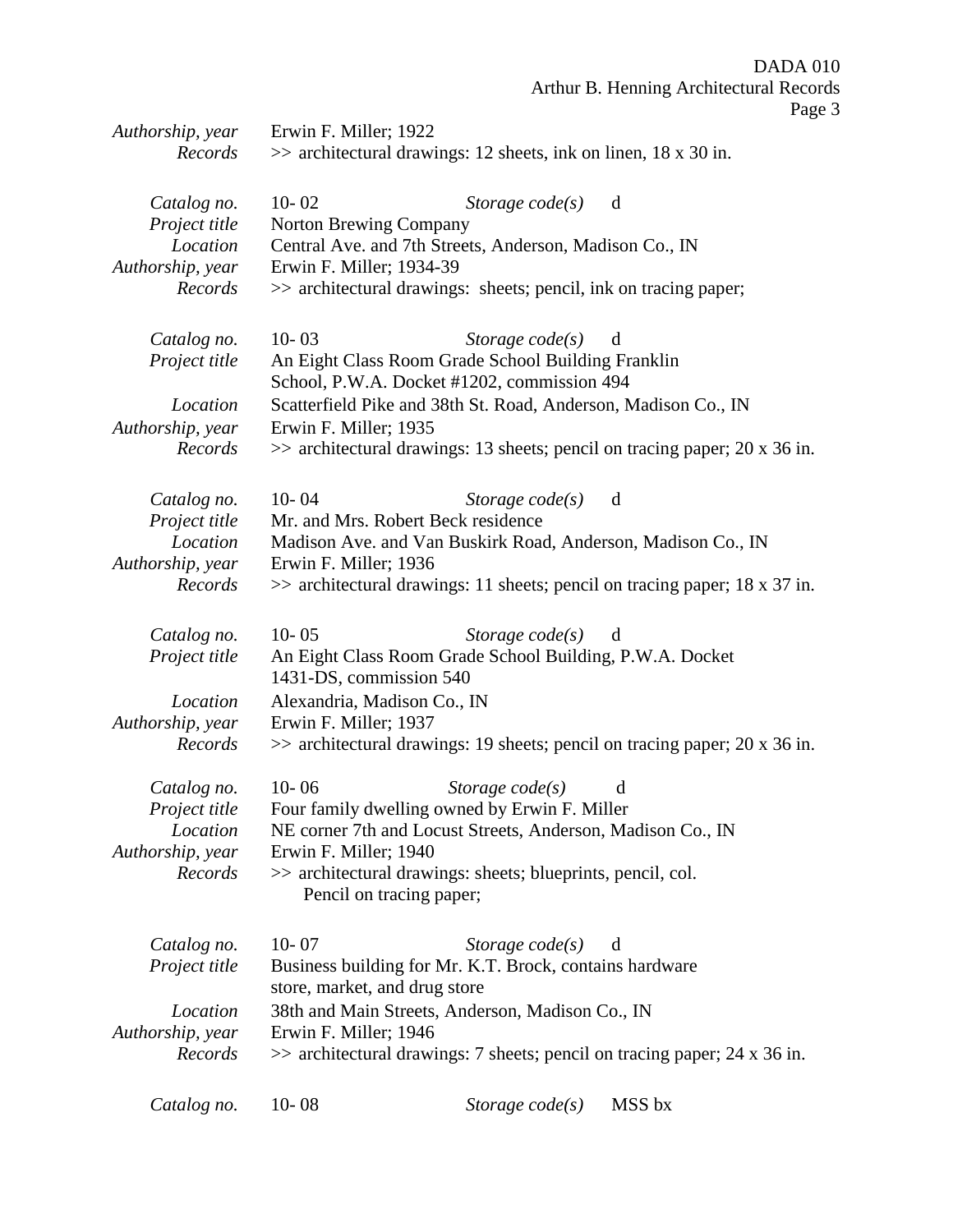|                                          | <b>DADA 010</b>                                                                                                                                                                           |
|------------------------------------------|-------------------------------------------------------------------------------------------------------------------------------------------------------------------------------------------|
|                                          | Arthur B. Henning Architectural Records<br>Page 4                                                                                                                                         |
| Project title                            | Business records: commission list, information about the<br>firm, correspondence, awards information, stationery, photo<br>of office door, slide of ABH                                   |
| Location                                 |                                                                                                                                                                                           |
| Authorship, year<br>Records              | Arthur B. Henning<br>>> Box 1 Folder 1: papers, booklet, b/w photograph, color slide                                                                                                      |
| Catalog no.<br>Project title<br>Location | $10 - 09$<br>MSS bx<br>Storage $code(s)$<br>Anderson business development booklets                                                                                                        |
| Authorship, year<br>Records              | Arthur B. Henning; 1970s<br>>> Box 1 Folder 2: two booklets                                                                                                                               |
| Catalog no.<br>Project title             | $10 - 10$<br>Storage $code(s)$<br>MSS bx<br>Banks: Anderson Federal Savings & Loan, Anderson Banking<br>Company, Anderson Loan Association                                                |
| Location                                 |                                                                                                                                                                                           |
| Authorship, year<br>Records              | Arthur B. Henning<br>$\gg$ Box 1 Folder 3: clippings                                                                                                                                      |
| Catalog no.<br>Project title             | $10 - 11$<br>MSS bx<br>Storage $code(s)$<br>Churches: St. John's Lutheran, Frankton Methodist, First Presbyterian,<br>West Street Christian (Tipton), Bethel Methodist, Trinity Episcopal |
| Location                                 | Anderson, Madison Co., IN                                                                                                                                                                 |
| Authorship, year                         | Arthur B. Henning                                                                                                                                                                         |
| Records                                  | $\gg$ Box 1 Folder 4: papers: booklets and clippings; 35 mm color negatives                                                                                                               |
| Catalog no.                              | $10 - 12$<br>MSS bx<br>Storage $code(s)$                                                                                                                                                  |
| Project title                            | Commercial bldgs: McMahanLeib Company, Lincoln Shopping<br>Center (Alexandria), Culligan, Jack Forkner Hotel                                                                              |
| Location                                 | Anderson, Madison Co., IN                                                                                                                                                                 |
| Authorship, year                         | Arthur B. Henning                                                                                                                                                                         |
| Records                                  | >> Box 1 Folder 5: papers: clippings, booklet; color photograph                                                                                                                           |
| Catalog no.<br>Project title             | $10 - 13$<br>MSS bx<br>Storage $code(s)$<br>Schools: Meadowbrook Elementary, Southview, Park Place,<br>South Side Jr. H.S., Edgewood, St. Mary's, Tipton H.S.                             |
| Location                                 | Anderson, Madison Co., IN                                                                                                                                                                 |
| Authorship, year                         | Arthur B. Henning; 1950s-70s                                                                                                                                                              |
| Records                                  | >> Box 1 Folder 6: papers: booklets, newsletter;<br>Photographs: color, $b/w$ , $8 \times 10$ in. and smaller                                                                             |
| Catalog no.<br>Project title             | $10 - 14$<br>MSS bx<br>Storage code(s)<br>Alexandria-Monroe High School                                                                                                                   |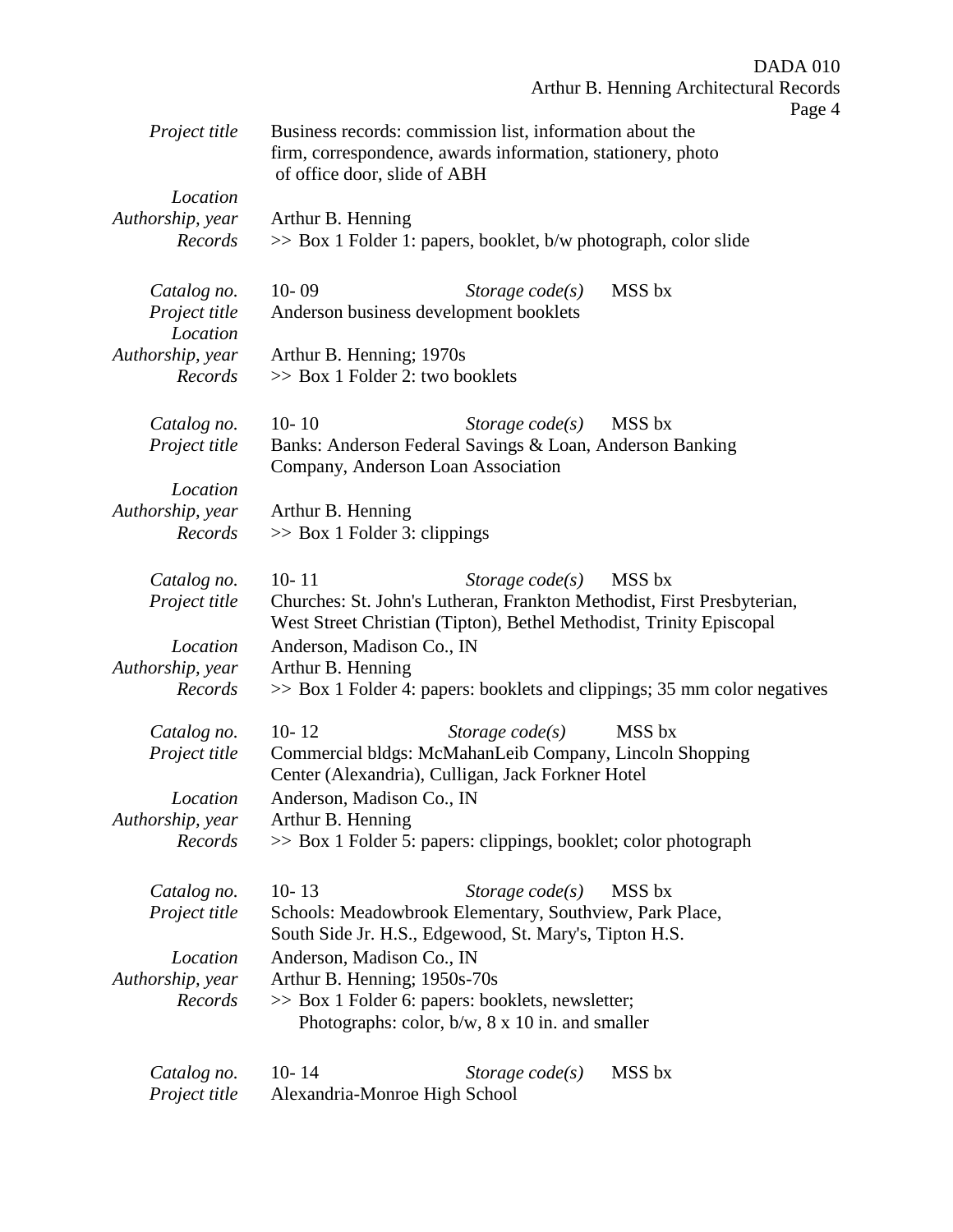DADA 010 Arthur B. Henning Architectural Records Page 5

|                              |                                            |                                                               | $\log 2$                                                                     |
|------------------------------|--------------------------------------------|---------------------------------------------------------------|------------------------------------------------------------------------------|
| Location<br>Authorship, year | Arthur B. Henning; 1977-78                 |                                                               |                                                                              |
| Records                      |                                            |                                                               | >> Box 1 Folder 7: papers: dedication booklet, newspaper supplement          |
|                              |                                            |                                                               |                                                                              |
| Catalog no.                  | $10 - 15$                                  | Storage $code(s)$                                             | MSS bx                                                                       |
| Project title                |                                            | Anderson Area Vocational-Technical School                     |                                                                              |
| Location                     | Anderson, Madison Co., IN                  |                                                               |                                                                              |
| Authorship, year             | Arthur B. Henning; 1970                    |                                                               |                                                                              |
| Records                      | $\gg$ Box 1 Folder 8: clippings            |                                                               |                                                                              |
| Catalog no.                  | $10 - 16$                                  | Storage $code(s)$                                             | MSS bx                                                                       |
| Project title                |                                            | Anderson Area Vocational-Technical School                     |                                                                              |
| Location                     | Anderson, Madison Co., IN                  |                                                               |                                                                              |
| Authorship, year             | Arthur B. Henning; 1970-71                 |                                                               |                                                                              |
| Records                      |                                            | $\gg$ Box 1 Folder 9: Color, b/w photographs and negatives    |                                                                              |
| Catalog no.                  | $10 - 17$                                  | Storage $code(s)$                                             | MSS bs                                                                       |
| Project title                | Anderson College projects                  |                                                               |                                                                              |
| Location                     | Anderson, Madison Co., IN                  |                                                               |                                                                              |
| Authorship, year             | Arthur B. Henning; 1950s-70s               |                                                               |                                                                              |
| Records                      | 35 mm color negatives                      | $\gg$ Box 1 Folder 10, clippings, pamphlets, b/w photographs, |                                                                              |
| Catalog no.                  | $10 - 18$                                  | Storage $code(s)$                                             | MSS bx                                                                       |
| Project title                | Anderson High School                       |                                                               |                                                                              |
| Location                     | Anderson, Madison Co., IN                  |                                                               |                                                                              |
| Authorship, year             | Arthur B. Henning; 1960-79                 |                                                               |                                                                              |
| Records                      |                                            | $\gg$ Box 1 Folder 11, b/w photographs, clippings, brochures  |                                                                              |
| Catalog no.                  | $10 - 19$                                  | Storage $code(s)$                                             | MSS bx                                                                       |
| Project title                | <b>Forest Hills School</b>                 |                                                               |                                                                              |
| Location                     |                                            | 1600 Hillcrest Avenue, Anderson, Madison Co., IN              |                                                                              |
| Authorship, year             | Arthur B. Henning; 1965                    |                                                               |                                                                              |
| Records                      | $\gg$ Box 1 Folder 12, pamphlet, clippings |                                                               |                                                                              |
| Catalog no.                  | $10 - 20$                                  | Storage $code(s)$                                             | MSS bx                                                                       |
| Project title                |                                            |                                                               | Anderson Township Junior and Senior High School, Madison Heights             |
| Location                     | Anderson, Madison Co., IN                  |                                                               |                                                                              |
| Authorship, year             | Arthur B. Henning; 1950s                   |                                                               |                                                                              |
| Records                      |                                            |                                                               | $\gg$ Box 1 Folder 13, papers, b/w photographs, building dedication booklet. |
| Catalog no.                  | $10 - 21$                                  | Storage $code(s)$                                             | MSS bx                                                                       |
| Project title                | Edgewood School                            |                                                               |                                                                              |
| Location                     |                                            |                                                               |                                                                              |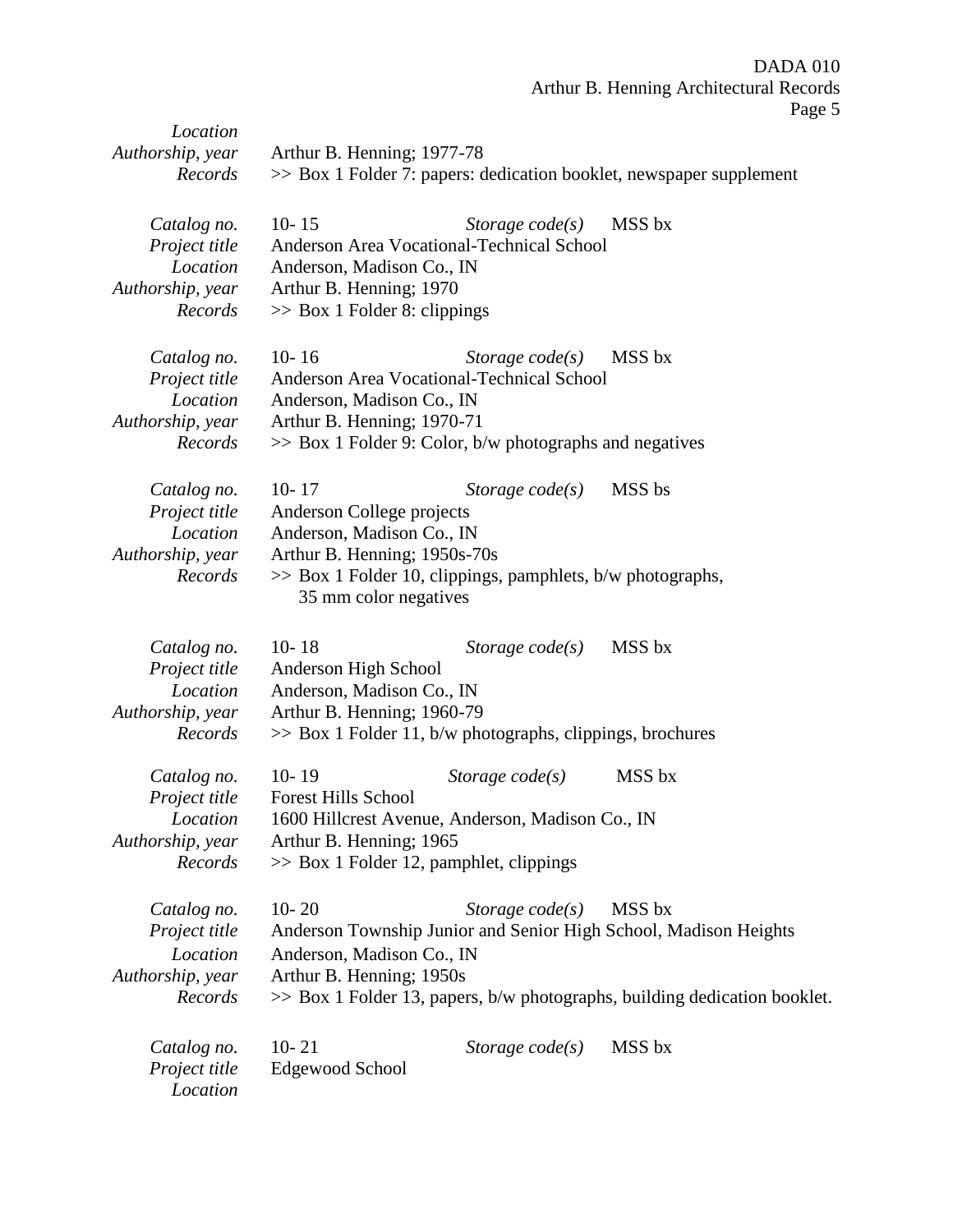DADA 010 Arthur B. Henning Architectural Records

Page 6

| Authorship, year<br>Records | Arthur B. Henning; ca. 1970<br>$\gg$ Box 1 Folder 14, color photographs and negatives |                                                               |                                                                         |
|-----------------------------|---------------------------------------------------------------------------------------|---------------------------------------------------------------|-------------------------------------------------------------------------|
|                             |                                                                                       |                                                               |                                                                         |
| Catalog no.                 | $10 - 22$                                                                             | Storage $code(s)$                                             | MSS bx                                                                  |
| Project title               | East Side Junior High School                                                          |                                                               |                                                                         |
| Location                    |                                                                                       | 2300 E. Linberg Road, Anderson, Madison Co., IN               |                                                                         |
| Authorship, year            | Arthur B. Henning; 1974                                                               |                                                               |                                                                         |
| Records                     |                                                                                       | $\gg$ Box 1 Folder 15, Dedication pamphlet                    |                                                                         |
| Catalog no.                 | $10 - 23$                                                                             | Storage $code(s)$                                             | MSS bx                                                                  |
| Project title               | Northside Junior High School                                                          |                                                               |                                                                         |
| Location                    |                                                                                       | 37th and Fairview Streets, Anderson, Madison Co., IN          |                                                                         |
| Authorship, year            | Arthur B. Henning; 1967                                                               |                                                               |                                                                         |
| Records                     |                                                                                       |                                                               | >> Box 1 Folder 17, Box 1 Folder 17, Architectural drawings: site plan, |
|                             |                                                                                       | elevation; ephemera; col., b/w photographs, col. Negative     |                                                                         |
| Catalog no.                 | $10 - 24$                                                                             | Storage $code(s)$                                             | MSS bx                                                                  |
| Project title               | Westvale School                                                                       |                                                               |                                                                         |
| Location                    |                                                                                       | 22nd St. and Walton, Anderson, Madison Co., IN                |                                                                         |
| Authorship, year            | Arthur B. Henning; 1952-53                                                            |                                                               |                                                                         |
| Records                     |                                                                                       | $\gg$ Box 1 Folder 18, b/w photographs, ephemera              |                                                                         |
| Catalog no.                 | $10 - 25$                                                                             | Storage $code(s)$                                             | MSS bx                                                                  |
| Project title               | <b>Central Christian Church</b>                                                       |                                                               |                                                                         |
| Location                    |                                                                                       | 10th and Jackson Streets, Anderson, Madison Co., IN           |                                                                         |
| Authorship, year            | Arthur B. Henning; 1952-60                                                            |                                                               |                                                                         |
| Records                     |                                                                                       | $\gg$ Box 2 Folder 1, ephemera, pamphlets                     |                                                                         |
| Catalog no.                 | $10 - 26$                                                                             | Storage $code(s)$                                             | MSS bx                                                                  |
| Project title               | Church of the Brethern                                                                |                                                               |                                                                         |
| Location                    |                                                                                       | 741 North State Road 109, Anderson, Madison Co., IN           |                                                                         |
| Authorship, year            | Arthur B. Henning; 1970s                                                              |                                                               |                                                                         |
| Records                     |                                                                                       | >> Box 2 Folder 2, postcards, color photographs and negatives |                                                                         |
| Catalog no.                 | $10 - 27$                                                                             | Storage $code(s)$                                             | MSS bx                                                                  |
| Project title               | <b>First Methodist Church</b>                                                         |                                                               |                                                                         |
| Location                    | Anderson, Madison Co., IN                                                             |                                                               |                                                                         |
| Authorship, year            | Arthur B. Henning; 1960s-79                                                           |                                                               |                                                                         |
| Records                     |                                                                                       | $\gg$ Box 2 Folder 3, clippings, b/w photographs,             |                                                                         |
|                             |                                                                                       | architectural drwgs: bluelines, pamphlets, ephemera           |                                                                         |
| Catalog no.                 | $10 - 28$                                                                             | Storage $code(s)$                                             | MSS bx                                                                  |
| Project title               | Park Place Church of God                                                              |                                                               |                                                                         |
| Location                    | Anderson, Madison Co., IN                                                             |                                                               |                                                                         |
|                             |                                                                                       |                                                               |                                                                         |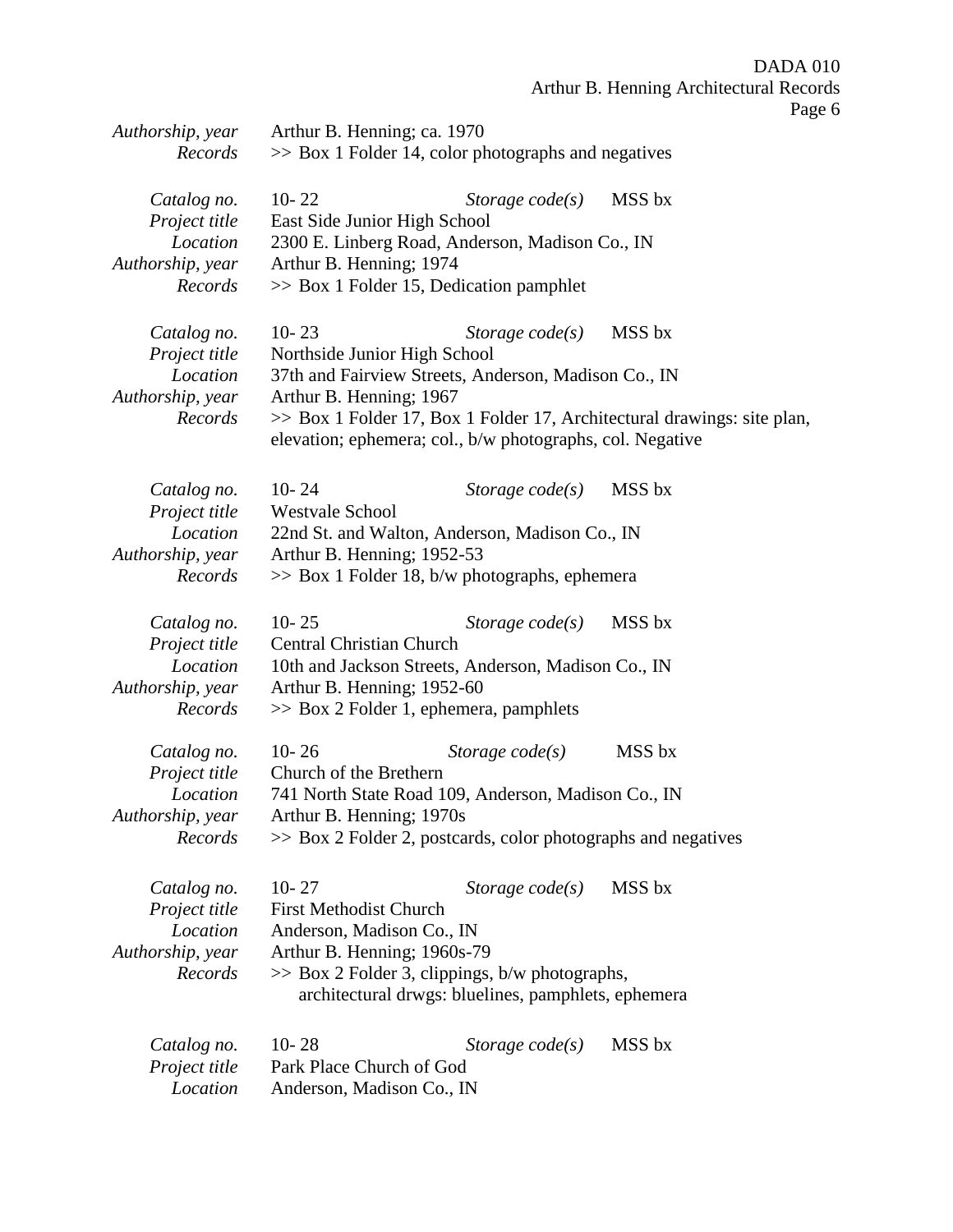DADA 010 Arthur B. Henning Architectural Records

Page 7

| >> Box 2 Folder 4, postcard, pamphlets, ephemera, b/w photograph<br>Records<br>MSS bx<br>$10 - 29$<br>Catalog no.<br>Storage $code(s)$<br>Project title<br>Spiritualist Camp<br>Chesterfield, Madison Co., IN<br>Location<br>Arthur B. Henning; 1955<br>Authorship, year<br>Records<br>>> Box 2 Folder 5, pamphlet, clipping, b/w photograph<br>$10 - 30$<br>MSS bx<br>Catalog no.<br>Storage $code(s)$<br>Project title<br>City Hall<br>Location<br>Anderson, Madison Co., IN<br>Arthur B. Henning; 1960s<br>Authorship, year<br>Records<br>$\gg$ Box 2 Folder 6, architectural drawings: 8 x 10 in. photocopies, clippings<br>$10 - 31$<br>Catalog no.<br>Storage $code(s)$<br>City Hall<br>Project title<br>Anderson, Madison Co., IN<br>Location<br>Authorship, year<br>Arthur B. Henning; 1960s-70s<br>Records<br>$\gg$ Box 2 Folder 7, postcard, 8 x 10 b/w photographs, b/w, col. Negatives<br>$10 - 32$<br>MSS bx<br>Catalog no.<br>Storage $code(s)$<br>Project title<br><b>Community Hospital</b><br>Location<br>1515 Madison Avenue Road, Anderson, Madison Co., IN<br>Authorship, year<br>Arthur B. Henning<br>>> Box 2 Folder 8, 8 x 10 in. architectural drawings<br>Records<br>[presentation, floor plans], b/w, col. photographs, calendars, clipping<br>MSS bx<br>$10 - 33$<br>Catalog no.<br>Storage $code(s)$<br>Project title<br>Fellowship Lodge No. 681, F. & A. M.<br>Location<br>Anderson, Madison Co., IN<br>Authorship, year<br>Arthur B. Henning; 1957<br>>> Box 2 Folder 9, dedication program<br>Records<br>$10 - 34$<br>MSS bx<br>Storage $code(s)$<br>Catalog no.<br>Project title<br>Mount Moriah Lodge no. 77, F. & A.M.<br>Location<br>3921 Nichol Ave. or State Road 32 West, Anderson, Madison Co., IN<br>Arthur B. Henning; 1975<br>Authorship, year<br>Records<br>$\gg$ Box 2 Folder 10, dedication pamphlet<br>$10 - 35$<br>MSS bx<br>Catalog no.<br>Storage $code(s)$ | Authorship, year | Arthur B. Henning; 1960 |  |  |  |
|---------------------------------------------------------------------------------------------------------------------------------------------------------------------------------------------------------------------------------------------------------------------------------------------------------------------------------------------------------------------------------------------------------------------------------------------------------------------------------------------------------------------------------------------------------------------------------------------------------------------------------------------------------------------------------------------------------------------------------------------------------------------------------------------------------------------------------------------------------------------------------------------------------------------------------------------------------------------------------------------------------------------------------------------------------------------------------------------------------------------------------------------------------------------------------------------------------------------------------------------------------------------------------------------------------------------------------------------------------------------------------------------------------------------------------------------------------------------------------------------------------------------------------------------------------------------------------------------------------------------------------------------------------------------------------------------------------------------------------------------------------------------------------------------------------------------------------------------------------------------------------------------------------------|------------------|-------------------------|--|--|--|
|                                                                                                                                                                                                                                                                                                                                                                                                                                                                                                                                                                                                                                                                                                                                                                                                                                                                                                                                                                                                                                                                                                                                                                                                                                                                                                                                                                                                                                                                                                                                                                                                                                                                                                                                                                                                                                                                                                               |                  |                         |  |  |  |
|                                                                                                                                                                                                                                                                                                                                                                                                                                                                                                                                                                                                                                                                                                                                                                                                                                                                                                                                                                                                                                                                                                                                                                                                                                                                                                                                                                                                                                                                                                                                                                                                                                                                                                                                                                                                                                                                                                               |                  |                         |  |  |  |
|                                                                                                                                                                                                                                                                                                                                                                                                                                                                                                                                                                                                                                                                                                                                                                                                                                                                                                                                                                                                                                                                                                                                                                                                                                                                                                                                                                                                                                                                                                                                                                                                                                                                                                                                                                                                                                                                                                               |                  |                         |  |  |  |
|                                                                                                                                                                                                                                                                                                                                                                                                                                                                                                                                                                                                                                                                                                                                                                                                                                                                                                                                                                                                                                                                                                                                                                                                                                                                                                                                                                                                                                                                                                                                                                                                                                                                                                                                                                                                                                                                                                               |                  |                         |  |  |  |
|                                                                                                                                                                                                                                                                                                                                                                                                                                                                                                                                                                                                                                                                                                                                                                                                                                                                                                                                                                                                                                                                                                                                                                                                                                                                                                                                                                                                                                                                                                                                                                                                                                                                                                                                                                                                                                                                                                               |                  |                         |  |  |  |
|                                                                                                                                                                                                                                                                                                                                                                                                                                                                                                                                                                                                                                                                                                                                                                                                                                                                                                                                                                                                                                                                                                                                                                                                                                                                                                                                                                                                                                                                                                                                                                                                                                                                                                                                                                                                                                                                                                               |                  |                         |  |  |  |
|                                                                                                                                                                                                                                                                                                                                                                                                                                                                                                                                                                                                                                                                                                                                                                                                                                                                                                                                                                                                                                                                                                                                                                                                                                                                                                                                                                                                                                                                                                                                                                                                                                                                                                                                                                                                                                                                                                               |                  |                         |  |  |  |
|                                                                                                                                                                                                                                                                                                                                                                                                                                                                                                                                                                                                                                                                                                                                                                                                                                                                                                                                                                                                                                                                                                                                                                                                                                                                                                                                                                                                                                                                                                                                                                                                                                                                                                                                                                                                                                                                                                               |                  |                         |  |  |  |
|                                                                                                                                                                                                                                                                                                                                                                                                                                                                                                                                                                                                                                                                                                                                                                                                                                                                                                                                                                                                                                                                                                                                                                                                                                                                                                                                                                                                                                                                                                                                                                                                                                                                                                                                                                                                                                                                                                               |                  |                         |  |  |  |
|                                                                                                                                                                                                                                                                                                                                                                                                                                                                                                                                                                                                                                                                                                                                                                                                                                                                                                                                                                                                                                                                                                                                                                                                                                                                                                                                                                                                                                                                                                                                                                                                                                                                                                                                                                                                                                                                                                               |                  |                         |  |  |  |
|                                                                                                                                                                                                                                                                                                                                                                                                                                                                                                                                                                                                                                                                                                                                                                                                                                                                                                                                                                                                                                                                                                                                                                                                                                                                                                                                                                                                                                                                                                                                                                                                                                                                                                                                                                                                                                                                                                               |                  |                         |  |  |  |
|                                                                                                                                                                                                                                                                                                                                                                                                                                                                                                                                                                                                                                                                                                                                                                                                                                                                                                                                                                                                                                                                                                                                                                                                                                                                                                                                                                                                                                                                                                                                                                                                                                                                                                                                                                                                                                                                                                               |                  |                         |  |  |  |
|                                                                                                                                                                                                                                                                                                                                                                                                                                                                                                                                                                                                                                                                                                                                                                                                                                                                                                                                                                                                                                                                                                                                                                                                                                                                                                                                                                                                                                                                                                                                                                                                                                                                                                                                                                                                                                                                                                               |                  |                         |  |  |  |
|                                                                                                                                                                                                                                                                                                                                                                                                                                                                                                                                                                                                                                                                                                                                                                                                                                                                                                                                                                                                                                                                                                                                                                                                                                                                                                                                                                                                                                                                                                                                                                                                                                                                                                                                                                                                                                                                                                               |                  |                         |  |  |  |
|                                                                                                                                                                                                                                                                                                                                                                                                                                                                                                                                                                                                                                                                                                                                                                                                                                                                                                                                                                                                                                                                                                                                                                                                                                                                                                                                                                                                                                                                                                                                                                                                                                                                                                                                                                                                                                                                                                               |                  |                         |  |  |  |
|                                                                                                                                                                                                                                                                                                                                                                                                                                                                                                                                                                                                                                                                                                                                                                                                                                                                                                                                                                                                                                                                                                                                                                                                                                                                                                                                                                                                                                                                                                                                                                                                                                                                                                                                                                                                                                                                                                               |                  |                         |  |  |  |
|                                                                                                                                                                                                                                                                                                                                                                                                                                                                                                                                                                                                                                                                                                                                                                                                                                                                                                                                                                                                                                                                                                                                                                                                                                                                                                                                                                                                                                                                                                                                                                                                                                                                                                                                                                                                                                                                                                               |                  |                         |  |  |  |
|                                                                                                                                                                                                                                                                                                                                                                                                                                                                                                                                                                                                                                                                                                                                                                                                                                                                                                                                                                                                                                                                                                                                                                                                                                                                                                                                                                                                                                                                                                                                                                                                                                                                                                                                                                                                                                                                                                               |                  |                         |  |  |  |
|                                                                                                                                                                                                                                                                                                                                                                                                                                                                                                                                                                                                                                                                                                                                                                                                                                                                                                                                                                                                                                                                                                                                                                                                                                                                                                                                                                                                                                                                                                                                                                                                                                                                                                                                                                                                                                                                                                               |                  |                         |  |  |  |
|                                                                                                                                                                                                                                                                                                                                                                                                                                                                                                                                                                                                                                                                                                                                                                                                                                                                                                                                                                                                                                                                                                                                                                                                                                                                                                                                                                                                                                                                                                                                                                                                                                                                                                                                                                                                                                                                                                               |                  |                         |  |  |  |
|                                                                                                                                                                                                                                                                                                                                                                                                                                                                                                                                                                                                                                                                                                                                                                                                                                                                                                                                                                                                                                                                                                                                                                                                                                                                                                                                                                                                                                                                                                                                                                                                                                                                                                                                                                                                                                                                                                               |                  |                         |  |  |  |
|                                                                                                                                                                                                                                                                                                                                                                                                                                                                                                                                                                                                                                                                                                                                                                                                                                                                                                                                                                                                                                                                                                                                                                                                                                                                                                                                                                                                                                                                                                                                                                                                                                                                                                                                                                                                                                                                                                               |                  |                         |  |  |  |
|                                                                                                                                                                                                                                                                                                                                                                                                                                                                                                                                                                                                                                                                                                                                                                                                                                                                                                                                                                                                                                                                                                                                                                                                                                                                                                                                                                                                                                                                                                                                                                                                                                                                                                                                                                                                                                                                                                               |                  |                         |  |  |  |
|                                                                                                                                                                                                                                                                                                                                                                                                                                                                                                                                                                                                                                                                                                                                                                                                                                                                                                                                                                                                                                                                                                                                                                                                                                                                                                                                                                                                                                                                                                                                                                                                                                                                                                                                                                                                                                                                                                               |                  |                         |  |  |  |
|                                                                                                                                                                                                                                                                                                                                                                                                                                                                                                                                                                                                                                                                                                                                                                                                                                                                                                                                                                                                                                                                                                                                                                                                                                                                                                                                                                                                                                                                                                                                                                                                                                                                                                                                                                                                                                                                                                               |                  |                         |  |  |  |
|                                                                                                                                                                                                                                                                                                                                                                                                                                                                                                                                                                                                                                                                                                                                                                                                                                                                                                                                                                                                                                                                                                                                                                                                                                                                                                                                                                                                                                                                                                                                                                                                                                                                                                                                                                                                                                                                                                               |                  |                         |  |  |  |
|                                                                                                                                                                                                                                                                                                                                                                                                                                                                                                                                                                                                                                                                                                                                                                                                                                                                                                                                                                                                                                                                                                                                                                                                                                                                                                                                                                                                                                                                                                                                                                                                                                                                                                                                                                                                                                                                                                               |                  |                         |  |  |  |
|                                                                                                                                                                                                                                                                                                                                                                                                                                                                                                                                                                                                                                                                                                                                                                                                                                                                                                                                                                                                                                                                                                                                                                                                                                                                                                                                                                                                                                                                                                                                                                                                                                                                                                                                                                                                                                                                                                               |                  |                         |  |  |  |
|                                                                                                                                                                                                                                                                                                                                                                                                                                                                                                                                                                                                                                                                                                                                                                                                                                                                                                                                                                                                                                                                                                                                                                                                                                                                                                                                                                                                                                                                                                                                                                                                                                                                                                                                                                                                                                                                                                               |                  |                         |  |  |  |
|                                                                                                                                                                                                                                                                                                                                                                                                                                                                                                                                                                                                                                                                                                                                                                                                                                                                                                                                                                                                                                                                                                                                                                                                                                                                                                                                                                                                                                                                                                                                                                                                                                                                                                                                                                                                                                                                                                               |                  |                         |  |  |  |
|                                                                                                                                                                                                                                                                                                                                                                                                                                                                                                                                                                                                                                                                                                                                                                                                                                                                                                                                                                                                                                                                                                                                                                                                                                                                                                                                                                                                                                                                                                                                                                                                                                                                                                                                                                                                                                                                                                               |                  |                         |  |  |  |
|                                                                                                                                                                                                                                                                                                                                                                                                                                                                                                                                                                                                                                                                                                                                                                                                                                                                                                                                                                                                                                                                                                                                                                                                                                                                                                                                                                                                                                                                                                                                                                                                                                                                                                                                                                                                                                                                                                               |                  |                         |  |  |  |
|                                                                                                                                                                                                                                                                                                                                                                                                                                                                                                                                                                                                                                                                                                                                                                                                                                                                                                                                                                                                                                                                                                                                                                                                                                                                                                                                                                                                                                                                                                                                                                                                                                                                                                                                                                                                                                                                                                               |                  |                         |  |  |  |
|                                                                                                                                                                                                                                                                                                                                                                                                                                                                                                                                                                                                                                                                                                                                                                                                                                                                                                                                                                                                                                                                                                                                                                                                                                                                                                                                                                                                                                                                                                                                                                                                                                                                                                                                                                                                                                                                                                               |                  |                         |  |  |  |
|                                                                                                                                                                                                                                                                                                                                                                                                                                                                                                                                                                                                                                                                                                                                                                                                                                                                                                                                                                                                                                                                                                                                                                                                                                                                                                                                                                                                                                                                                                                                                                                                                                                                                                                                                                                                                                                                                                               |                  |                         |  |  |  |
|                                                                                                                                                                                                                                                                                                                                                                                                                                                                                                                                                                                                                                                                                                                                                                                                                                                                                                                                                                                                                                                                                                                                                                                                                                                                                                                                                                                                                                                                                                                                                                                                                                                                                                                                                                                                                                                                                                               |                  |                         |  |  |  |
|                                                                                                                                                                                                                                                                                                                                                                                                                                                                                                                                                                                                                                                                                                                                                                                                                                                                                                                                                                                                                                                                                                                                                                                                                                                                                                                                                                                                                                                                                                                                                                                                                                                                                                                                                                                                                                                                                                               |                  |                         |  |  |  |
|                                                                                                                                                                                                                                                                                                                                                                                                                                                                                                                                                                                                                                                                                                                                                                                                                                                                                                                                                                                                                                                                                                                                                                                                                                                                                                                                                                                                                                                                                                                                                                                                                                                                                                                                                                                                                                                                                                               |                  |                         |  |  |  |
| Fire Station No. 7 and Fire Department Headquarters<br>Project title                                                                                                                                                                                                                                                                                                                                                                                                                                                                                                                                                                                                                                                                                                                                                                                                                                                                                                                                                                                                                                                                                                                                                                                                                                                                                                                                                                                                                                                                                                                                                                                                                                                                                                                                                                                                                                          |                  |                         |  |  |  |
| Location<br>Anderson, Madison Co., IN                                                                                                                                                                                                                                                                                                                                                                                                                                                                                                                                                                                                                                                                                                                                                                                                                                                                                                                                                                                                                                                                                                                                                                                                                                                                                                                                                                                                                                                                                                                                                                                                                                                                                                                                                                                                                                                                         |                  |                         |  |  |  |
| Authorship, year<br>Arthur B. Henning; 1965-75                                                                                                                                                                                                                                                                                                                                                                                                                                                                                                                                                                                                                                                                                                                                                                                                                                                                                                                                                                                                                                                                                                                                                                                                                                                                                                                                                                                                                                                                                                                                                                                                                                                                                                                                                                                                                                                                |                  |                         |  |  |  |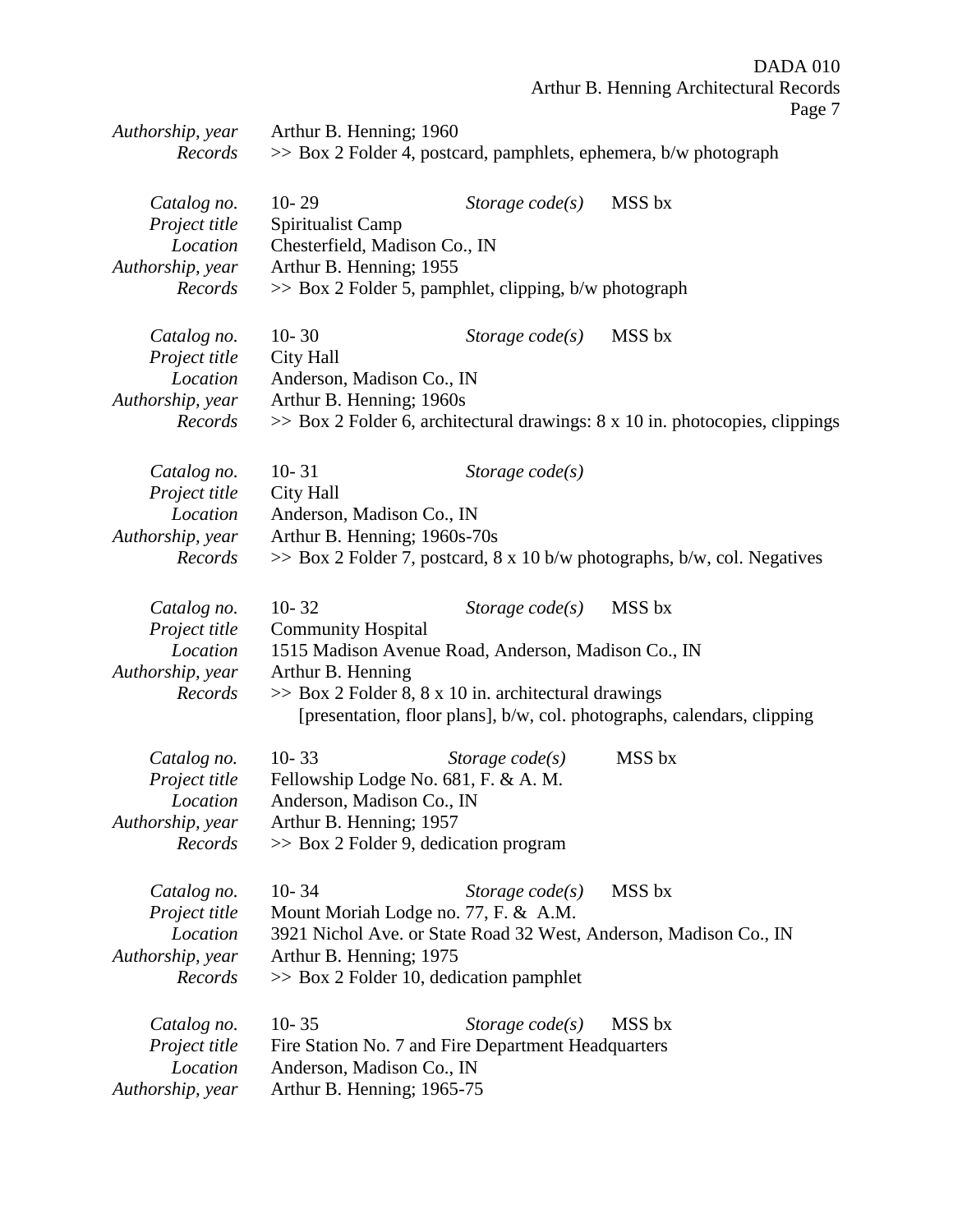DADA 010 Arthur B. Henning Architectural Records

Page 8

| Records                                                                 | $\gg$ Box 2 Folder 11, dedication programs, clipping                                                                                                                                           |                          |                                                                     |
|-------------------------------------------------------------------------|------------------------------------------------------------------------------------------------------------------------------------------------------------------------------------------------|--------------------------|---------------------------------------------------------------------|
| Catalog no.<br>Project title<br>Location<br>Authorship, year<br>Records | $10 - 36$<br>Public Library<br>Lapel, Madison Co., IN<br>Arthur B. Henning; 1972<br>$\gg$ Box 2 Folder 12, dedication program                                                                  | Storage $code(s)$        | MSS bx                                                              |
| Catalog no.<br>Project title<br>Location<br>Authorship, year<br>Records | $10 - 37$<br><b>Salvation Army Citadel</b><br>17th and Meridian Streets, Anderson, Madison Co., IN<br>Arthur B. Henning; 1965<br>$\gg$ Box 2 Folder 13, clippings, building dedication program | Storage $code(s)$        | MSS bx                                                              |
| Catalog no.<br>Project title<br>Location<br>Authorship, year<br>Records | $10 - 38$<br>UAW-CIO, local 663<br>29th St. and Madison Avenue, Anderson, Madison Co., IN<br>Arthur B. Henning; ca. 1964<br>$\gg$ Box 2 Folder 14, clippings                                   | Storage $code(s)$        | MSS bx                                                              |
| Catalog no.<br>Project title<br>Location<br>Authorship, year<br>Records | $10 - 39$<br>Wilson's Boys Club<br>1100 block W. 10th Street, Anderson, Madison Co., IN<br>Arthur B. Henning; 1960s<br>$\gg$ Box 2 Folder 15, clippings, b/w photograph                        | Storage $code(s)$        | MSS bx                                                              |
| Catalog no.<br>Project title<br>Location<br>Authorship, year<br>Records | $10 - 40$<br><b>YMCA</b><br>IN<br>Arthur B. Henning<br>$\gg$ Box 2 Folder 16, color photographs and negatives                                                                                  | Storage $code(s)$        | MSS bx                                                              |
| Catalog no.<br>Project title<br>Location<br>Authorship, year<br>Records | $10 - 41$<br>YMCA and YWCA<br>Logansport, IN<br>Arthur B. Henning; 1967                                                                                                                        | Storage $code(s)$ MSS bx | >> Box 2 Folder 17, building dedication pamphlet, clipping, booklet |
| Catalog no.<br>Project title<br>Location<br>Authorship, year<br>Records | $10 - 42$<br>YMCA, Young Women's Christian Association<br>304 W. 11th Street, Anderson, Madison Co., IN<br>Arthur B. Henning; 1960<br>>> Box 2 Folder 18: building dedication program          | Storage $code(s)$        | MSS bx                                                              |
| Catalog no.                                                             | $10 - 43$                                                                                                                                                                                      | Storage $code(s)$        | MSS bx                                                              |